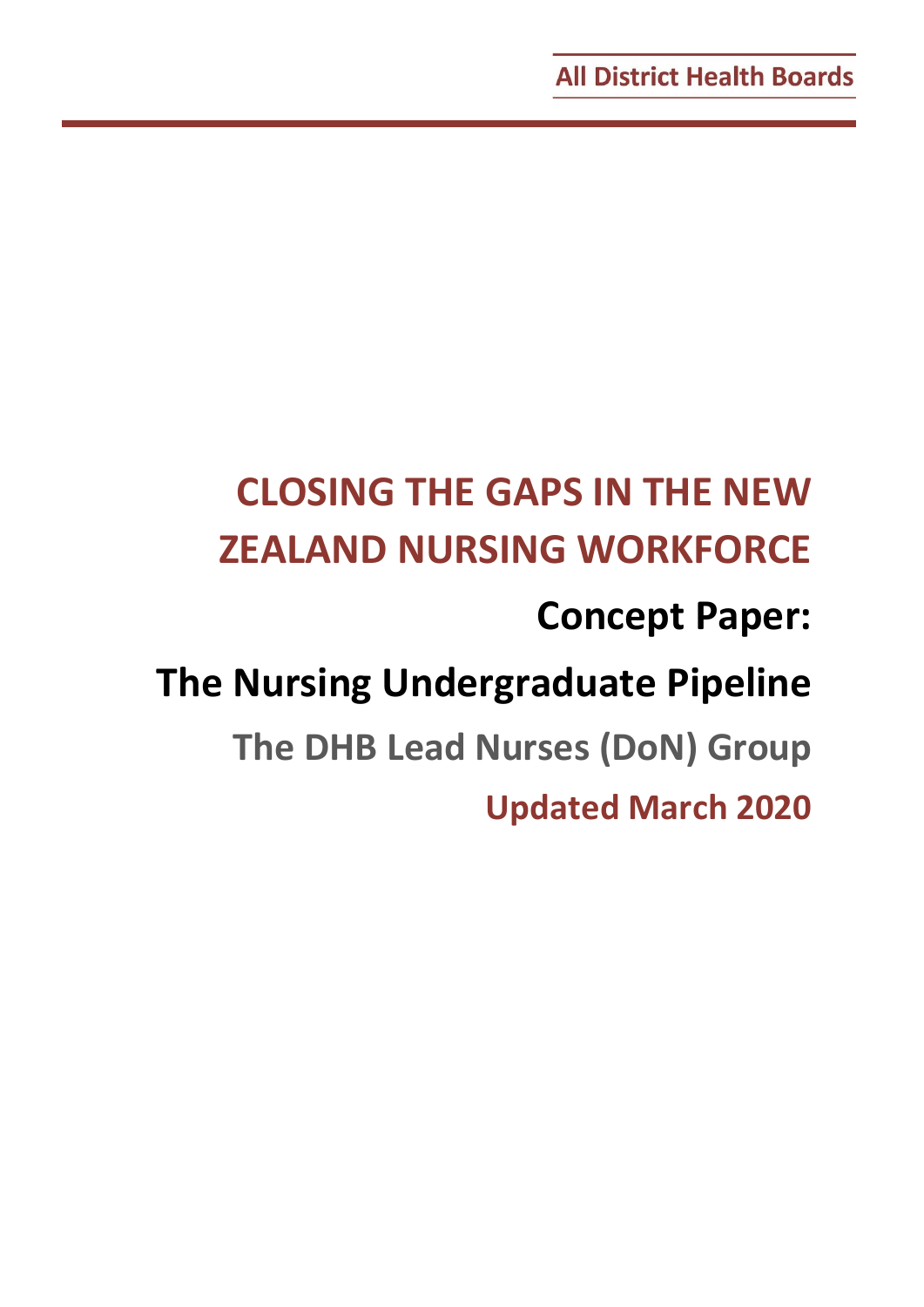## **Contents**

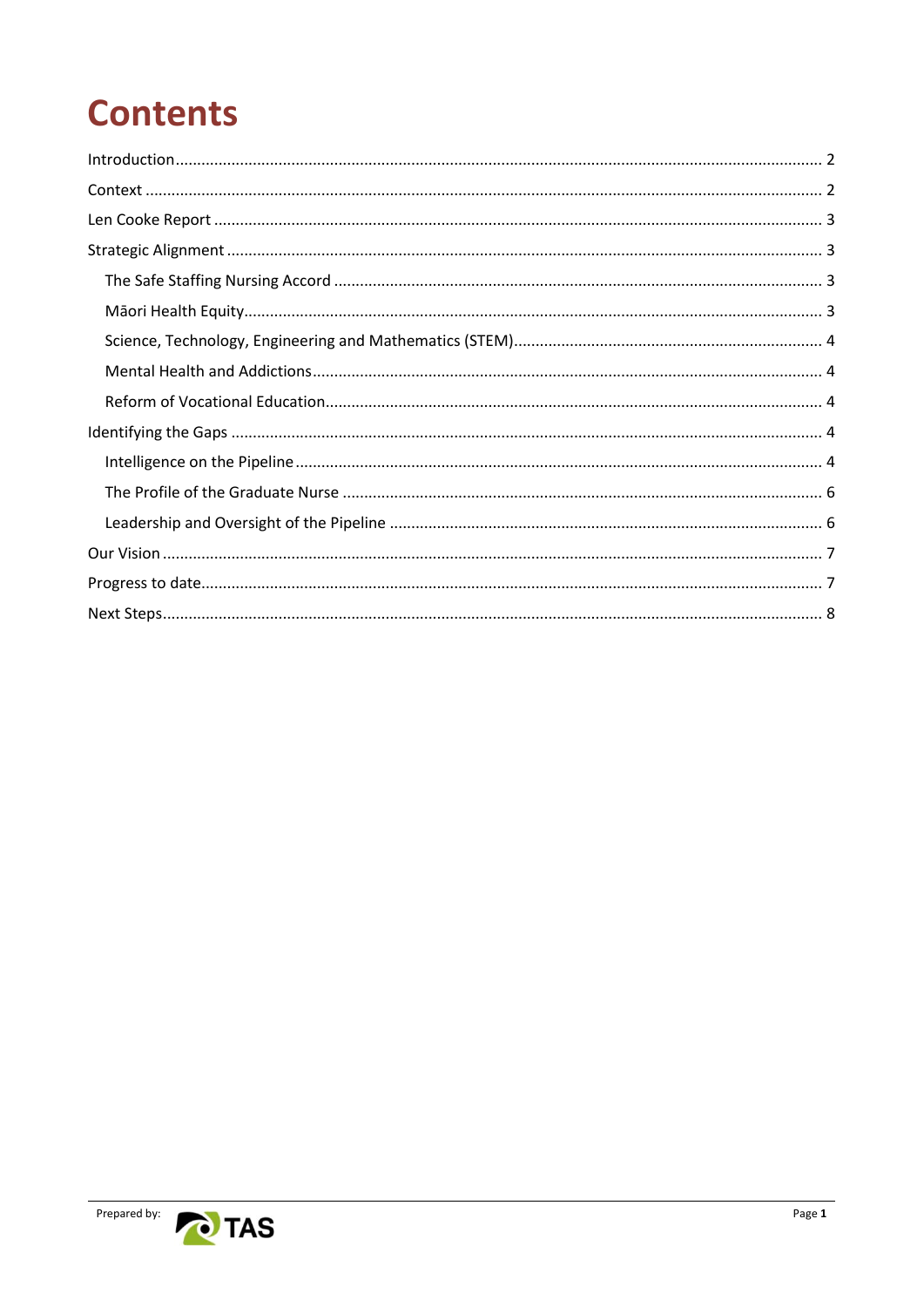## <span id="page-2-0"></span>**Introduction**

Nursing workforce pressures in New Zealand will escalate considerably over the next 5 to 10 years, placing at risk the operational and clinical capacity and capability of our health system. The 20 District Health Boards' (DHBs') Lead Nurses (DoN) Group has developed this paper; which explores current and future challenges for the nursing workforce in New Zealand. It presents a particularly compelling case for change in the coordination of the undergraduate nursing pipeline. While there is a strong focus on undergraduate nursing, the intent of the paper is to establish the first in a series of necessary strategic and innovative steps to ensure nurses contribute more effectively to a growing, sustainable health system where New Zealanders live well, stay well and get well.

## <span id="page-2-1"></span>**Context**

Current long-term investment, regional and DHB plans signal an urgent need to ensure that the health services to be developed for and in the future, can be supported by the health workforce of the future. The number and capability of nurses in all scopes of our workforce will need to grow significantly to meet the demand for health care. However, in many DHBs and across the health system we are not currently meeting nursing workforce needs to match population health needs - for example in aged care, perioperative, as well as mental health and addictions services.

Accompanying this pressure, there are a number of high-level reviews within the health and disability and wider public sector, that impact on or have implications for the nursing workforce in New Zealand. These include but are not limited to:

- The New Zealand Health and Disability System Review;
- He Ara Oranga Inquiry into Mental Health & Addiction;
- The Treaty of Waitangi Health Services and Outcomes Inquiry;
- The Nursing Council Standards Review; and
- The Reform of Vocational Education Review.

In March 2019 the DHB Chief Executives endorsed the position statement by DHB national Māori General Managers/Directors, *Te Tumu Whakarae*, on Māori Workforce. The position statement recommends three key influencers to improve workforce responsiveness:

- New and future staff i.e. growing our proportion of Māori workforce to reflect the ethnic makeup of NZ society;
- Current and existing staff i.e. realise cultural competence throughout the entire workforce; and
- Making our environment conducive to greater uptake by Māori to improve recruitment and retention of Māori.

Additionally, DHBs nurse leaders are experiencing a sense of urgency about the development and implementation of coherent nursing workforce planning and policy; that ensures the right nurse is educated and employed in the right place for the right patient or population. These concerns reflect a fragmented, disjointed nursing pipeline; as well as the dynamic between the education sector, industry and employers in the health sector and the Ministry of Health. This is not to suggest that government, nursing and education leaders are not committed to nursing workforce development. Rather, it indicates a vital need for coordinated collaborative leadership and actions that will join up the systems and processes that contribute to developing the nursing workforce in New Zealand.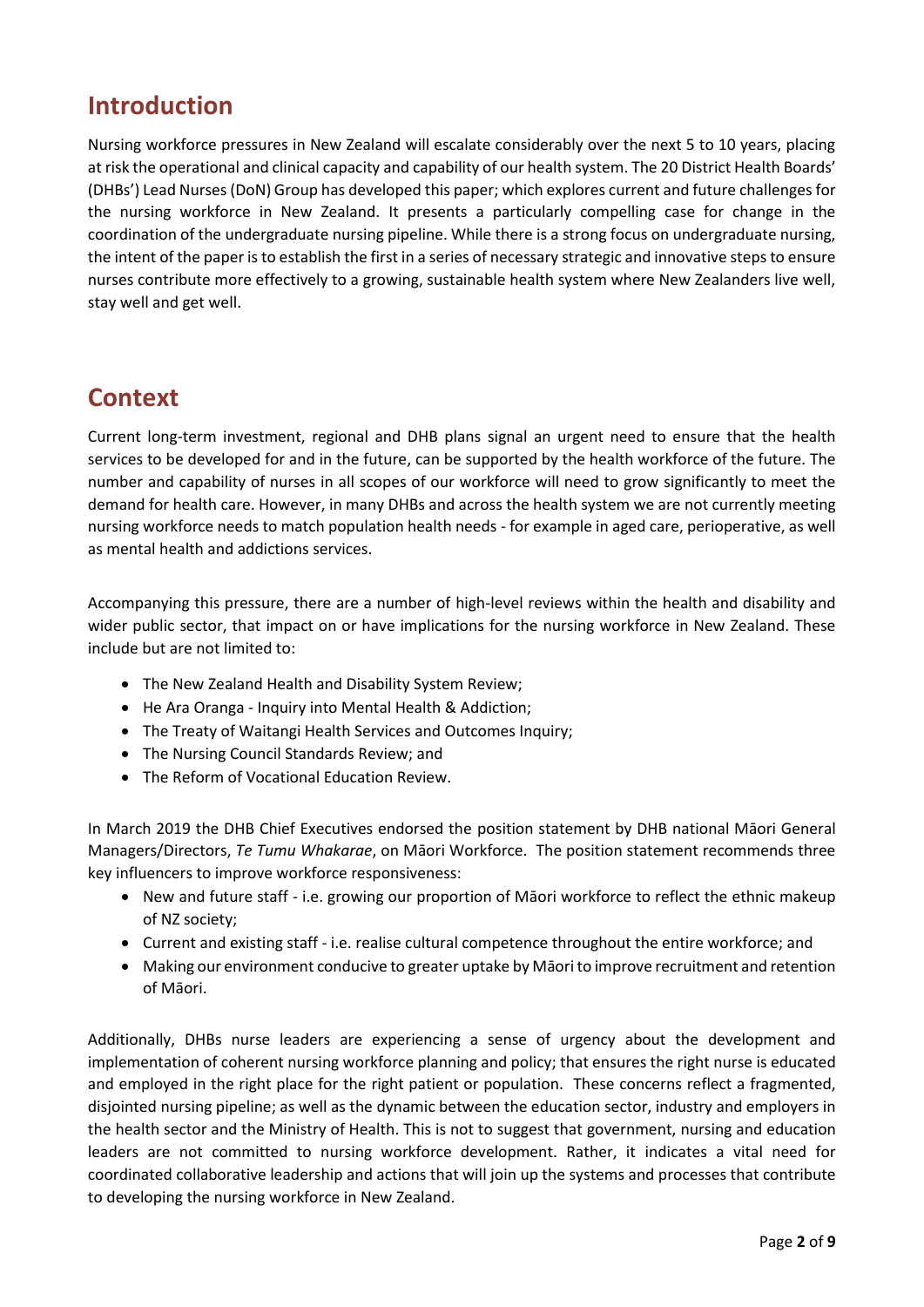There is a clear need for a more collaborative, coordinated, whole of system approach to managing the nursing undergraduate pipeline through transformative change - to ensure that future nursing workforce needs for New Zealand health services are met.

## <span id="page-3-0"></span>**Len Cooke Report**

In 2009, Len Cook wrote a report for the then Minister of Health, titled *A Nurse Education and Training Board for New Zealand.* Eleven years on, the issues that Len Cook identified in that report are still applicable and have worsened over time making them now critical to address. The DHB Lead DoNs have reflected on the report's contents; and consider that the following recommendations are key to developing a more collaborative, coordinated, whole of system approach to managing the nursing undergraduate pipeline:

- 1. The establishment of a national Nurse Education and Training Board; and
- 2. The need for a dedicated focus on achieving Māori and Pacific health equity through nursing workforce development via the undergraduate pipeline.

## <span id="page-3-1"></span>**Strategic Alignment**

In considering the nursing workforce it is key we take a whole of system view including the impact of:

#### <span id="page-3-2"></span>**The Safe Staffing Nursing Accord**

The proposed change agenda aligns with the following key focus areas within the Safe Staffing Accord:

- Supporting and managing the undergraduate training pipeline by providing employment and training for all New Zealand nursing graduates;
- Creating the environment to support retention which is directly influenced by safe staffing, wellbeing, and nurses seeing opportunities for professional development and career pathways; and
- Supporting implementation of the Care Capacity Demand Management (CCDM) programme, which is designed to balance the requirement for DHBs to deliver safe staffing, quality patient outcomes in a quality work environment in a way that makes efficient use of health resources. CCDM is an approach to ensure patient care demand is matched accurately and effectively with the nursing resources required. Safe staffing is a key influencer of both recruitment and retention. Workforce modelling is a key aspect of CCDM.

#### <span id="page-3-3"></span>**Māori Health Equity**

Achieving Māori health equity is a key priority for our health system. While addressing inequity is complex and requires multiple interventions; workforce development is modifiable, and a deliberate and specific action that can be taken. *Te Tumu Whakarae*, has identified workforce development as a crucial component in achieving Māori health gain. This initiative will support the development of workforce interventions which can address modifiable human factors; including increasing Māori participation in the health workforce as a critical enabler to achieve health equity for Māori.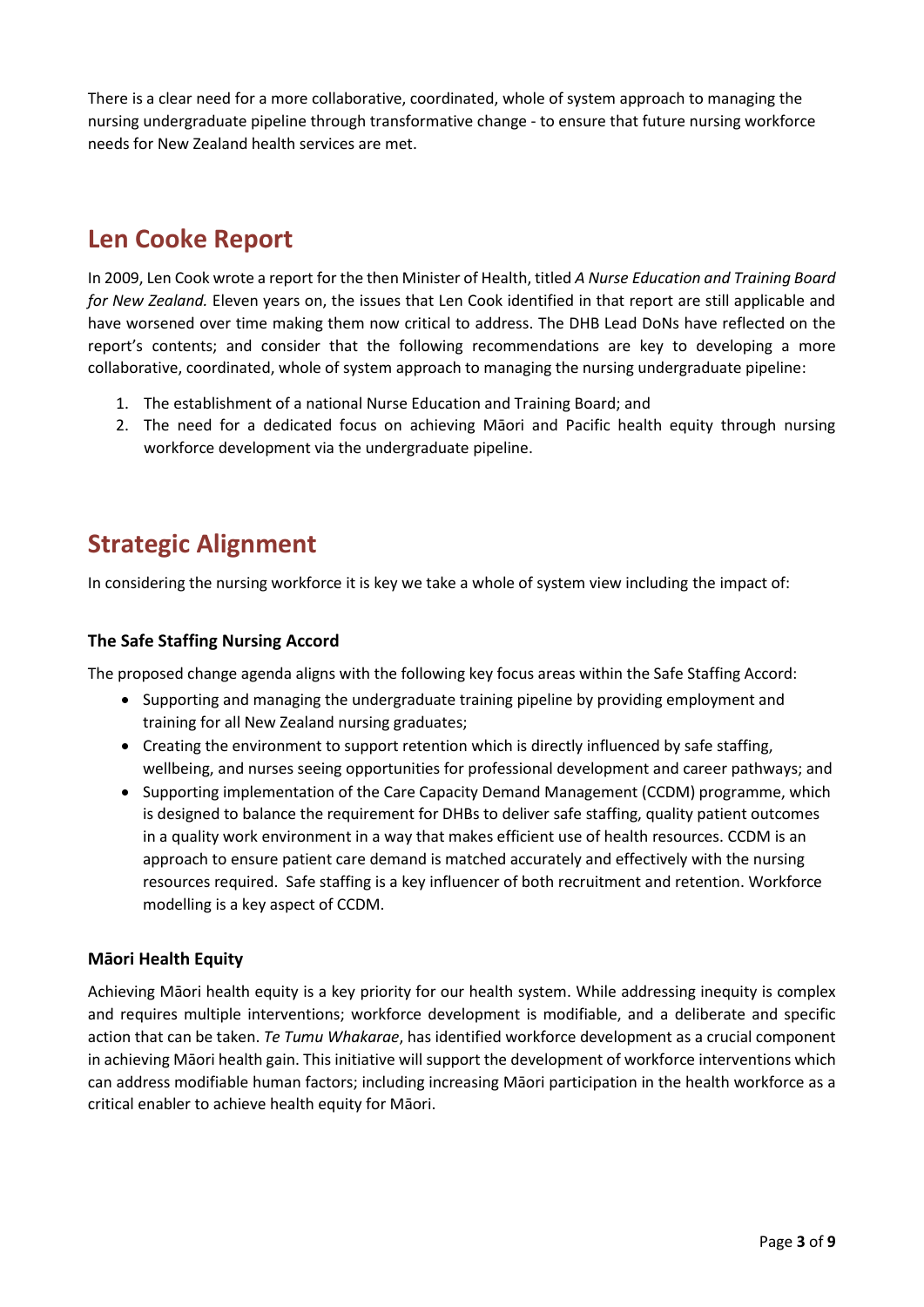#### <span id="page-4-0"></span>**Science, Technology, Engineering and Mathematics (STEM)**

The uptake of and participation in STEM subjects and occupations has been identified by successive New Zealand governments as a priority. This is consistent with an increasing global focus on STEM learning over recent decades. Increasing the uptake of STEM capability is considered essential for improving economic and social outcomes for New Zealanders, particularly for Māori, Pacific and women – groups which have had low participation in STEM learning achievements historically. STEM capability is critical for the nursing undergraduate pipeline.

#### <span id="page-4-1"></span>**Mental Health and Addictions**

The *He Ara Oranga*, report of the Government Inquiry into Mental Health and Addiction in New Zealand was presented to government by the inquiry panel in November 2018. The report made a number of urgent recommendations; while recognising that many would require detailed reviews establishing new bodies, consultation, or legislative change. Recommendations also include significantly increasing access to publically funded mental health and addiction services for people with mild to moderate, and moderate to severe mental health and addiction needs. Workforce planning to meet this increasing service provision is critical to success.

#### <span id="page-4-2"></span>**Reform of Vocational Education**

In November 2019, the government announced it will introduce seven key changes to create a sustainable system for all vocational education that is fit for the future of work; and delivers the skills that learners, employers and communities need. The key changes include: creation of workforce development councils, regional skill leadership groups, establishment of a NZ Institute of Skills and Technology, establishing centres of vocational excellence and unifying funding.

Together, these changes aim to create a vocational education system that is ready for a fast-changing future of skills, learning and work. This unified system will:

- Deliver to the unique needs of all learners, including those who have been traditionally underserved, such as Māori, Pacific peoples, and disabled learners, particularly as Māori and Pacific peoples will form a growing part of the working-age population in the future;
- Be relevant to the changing needs of employers;
- Be collaborative, innovative and sustainable for all regions of New Zealand; and
- Uphold and enhance Māori Crown partnerships.

## <span id="page-4-3"></span>**Identifying the Gaps**

#### <span id="page-4-4"></span>**Intelligence on the Pipeline**

Health care providers and the sector generally, have very little coherent and specific intelligence on the active and future undergraduate nursing pipeline. As such, there is no consolidated view at a national or even regional level, of how many nursing students are in the education system, where they are, or who they are.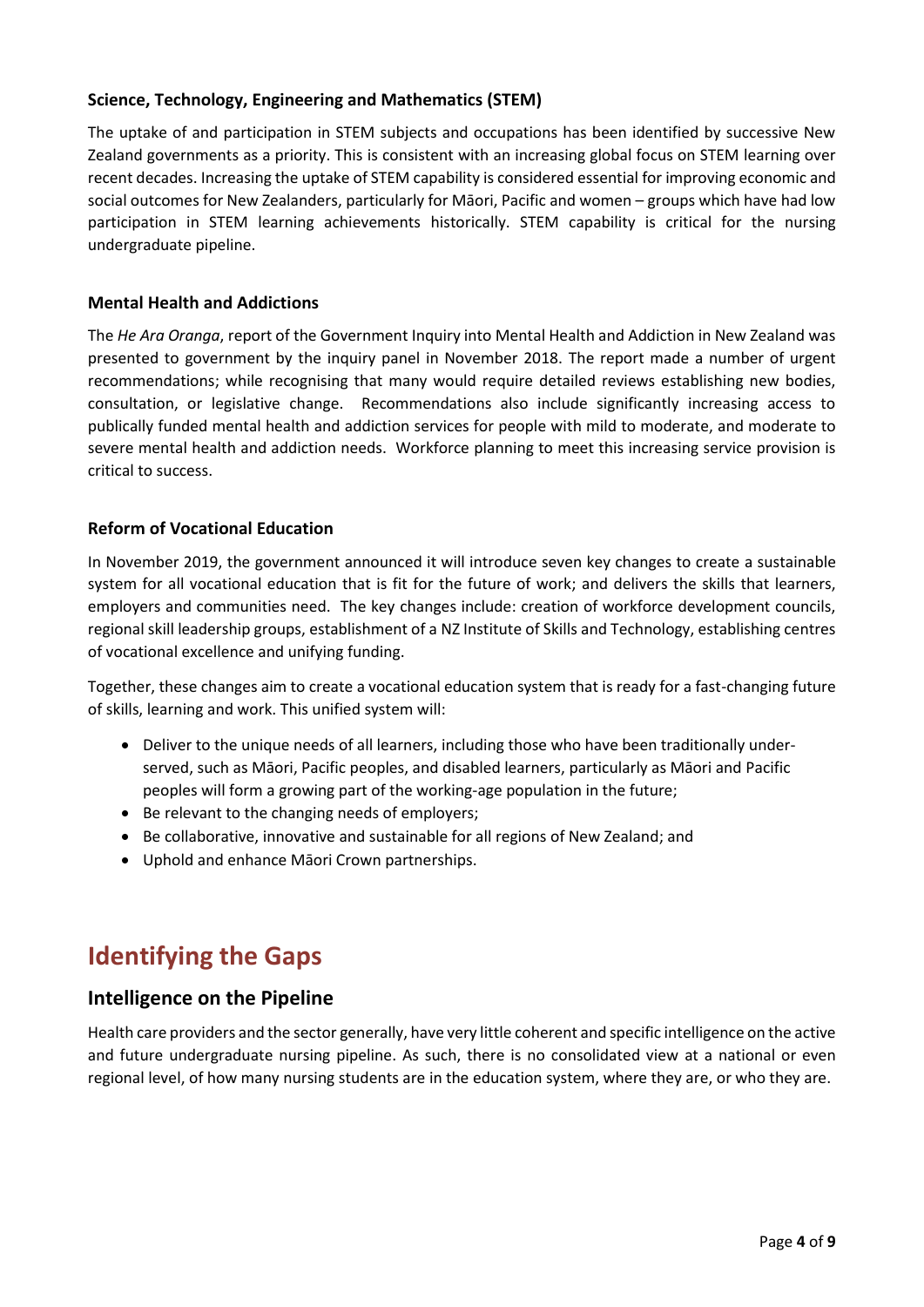## **Enrolments in Nursing Pre-registration Education Programmes** are not coordinated nationally and there is variable visibility

- There are 14 polytechnics and 4 universities in New Zealand offering nursing pre-registration programmes.
- These programmes are either a Bachelor of Nursing / Bachelor of Health Sciences (Nursing), Master of Health Science/Master of Nursing Science degree or a New Zealand Diploma in Enrolled Nursing; are accredited by the Nursing Council; and could lead to registration as either a registered nurse or as an enrolled nurse.
	- Entry is not nationally monitored and

" There are fragmented cohorts and unpredictable numbers of students enrolled in nursing pre-registration programmes in New Zealand.

- Entry requirements vary and enrolment numbers are not monitored - resulting in poor visibility of enrolment numbers.
- · Enrolments are not stable with unpredictable changes of majors within a Bachelor of Health Sciences degree.
- Planning to accommodate uncoordinated cohorts can be very challenging.

**O** TAS

there are varied entry requirements.

This gap in the visibility and co-ordination of the nursing student pipeline confounds nursing workforce planning. It also impairs the ability for our health system to plan, educate and then employ Māori and Pacific nurses in the areas where they need to be grown and employed to support equitable health outcomes for Māori and Pacific. Achieving this equity, including nursing workforce participation for Māori and Pacific, is a key responsibility for the health sector.

DHBs in New Zealand are actively supporting the Enrolled Nurse (EN) pipeline. However, there is limited national and regional intelligence on these students to inform their development and employment in the health system in a planned way. We know that many of these EN students are using the diploma, only to staircase to the bachelor's degree. This is a long and costly pathway to registered nursing practice, for our systems, and the students. There is a need for better workforce intelligence and planning to maximise the training and capability of this nursing resource in our health system.

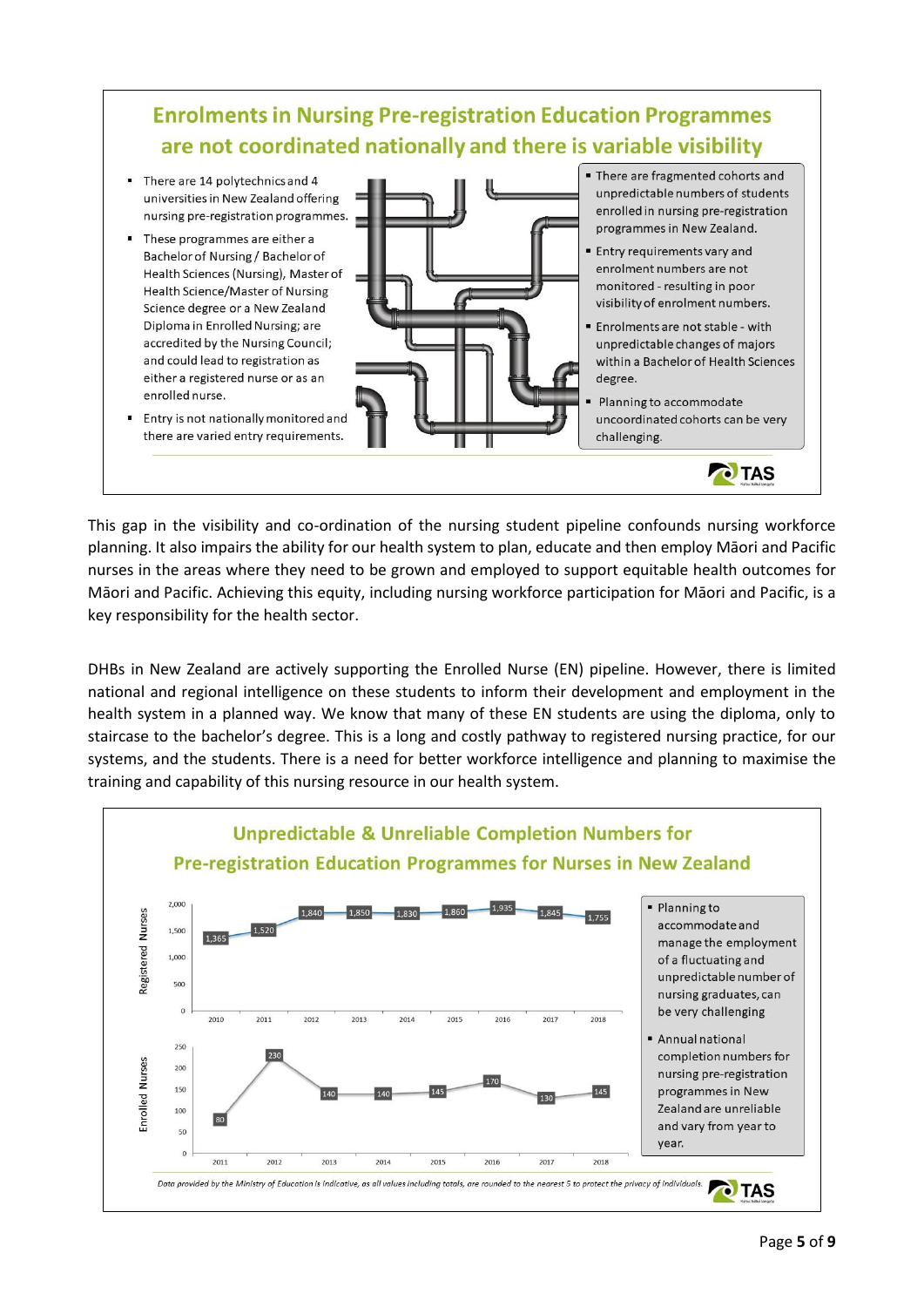Nurse leaders do not know at a national or regional level how many international undergraduate nursing students are in our education system at any given time. Such intelligence is vital since some of these graduates may not be employable by DHBs due to their inability to participate in a funded New Entry to Practice Programme; yet are reliant on DHBs in particular for the completion of their degrees. This is one of several issues created by the different drivers of education providers and health providers. There are improvements to be made, to manifest the benefit of educating international undergraduate nursing students in our system.

More recently, graduate entry Master of Health or Nursing Science programmes have become part of the entry pathway to the nursing workforce pipeline in New Zealand. This is an exciting development. Better planning and coordination of these programmes will be needed to ensure that there is capacity for their learning and employment needs in the health system of the future.

The Nursing Council of New Zealand data provides valuable information. However, this data is solely about registration and post-registration places of work. The Council has a role in the standards and performance of undergraduate training programmes.

In the years ahead, nursing students' clinical learning requirements will increase significantly. Clinical placements are key and need to be well planned and co-ordinated.

#### <span id="page-6-0"></span>**The Profile of the Graduate Nurse**

Undergraduate nursing students should be well prepared through their education, to serve New Zealand's populations' health and wellness needs. Priorities should include indigenous, vulnerable, disabled, impoverished and chronically unwell populations. Meeting such needs to improve equity of health outcomes through excellent nursing care is the responsibility of New Zealand's nurse leaders.

Primary mental health and addiction care needs transcend all populations across the lifespan. Therefore, undergraduate curricula need to incorporate the theory, practice and attitude required of the contemporary nurse - to support the mental wellbeing of our populations, no matter where their needs present or are being met. This also applies to older people. Nursing older people may be acute, ambulatory or long term. It is known that nursing students and new graduates are not attracted to this specialty area as well as they should be. Further effort is therefore needed to orient nursing students to the health care needs of older people, no matter where they are in our health system. New Zealand's ageing population demands, better workforce planning to provide for older peoples' health and nursing needs.

The health system will not improve the health outcomes for our populations if we do not address biases; to train and employ a nursing workforce that reflects the populations we serve.

#### <span id="page-6-1"></span>**Leadership and Oversight of the Pipeline**

DHB Lead DoNs are responsible for planning and developing the nursing workforce in their districts; to best serve their populations' health needs. To achieve this, nurse leaders across the system must work collaboratively to coordinate and actualise a transparent undergraduate nursing pipeline. There needs to be strong leadership in the following areas: policy development, programme development, enrolment numbers and programme outcomes.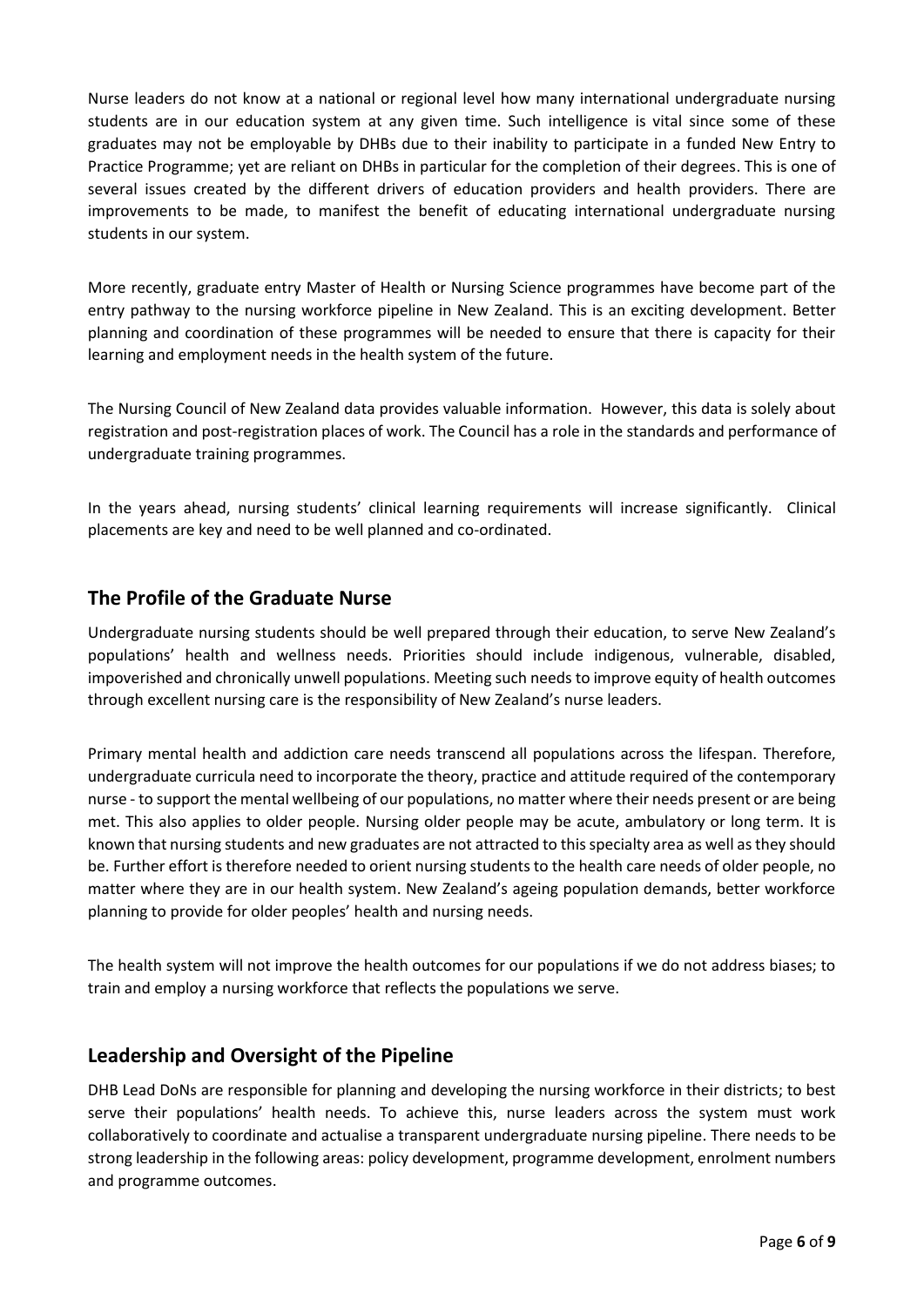Some important related work on the nursing workforce pipeline has been undertaken in the Ministry of Health; and in other agencies such as TAS and in regional alliances. There remains however, a gap in the overall leadership and oversight of the undergraduate nursing pipeline; that should be led by nursing leaders.

## <span id="page-7-0"></span>**Our Vision**

Our vision for the undergraduate nursing pipeline is that the planning and oversight of the undergraduate nursing pipeline is led through the establishment of a National Nursing Education and Training Board to ensure:

- The capacity and capability of new graduate nurses is matched to demand and population health need;
- A Treaty based response to Māori health inequity and accelerating health gain for Māori in Aotearoa through workforce development / workforce development that supports the elimination of Māori health inequity:
- That undergraduate nursing workforce planning is driven by robust data and modelled effectively to meet population need;
- A National Undergraduate Nursing Training Workforce Plan and Framework is developed;
- The National Undergraduate Nursing Training Workforce Plan and Framework is a living blueprint for action being continuously aligned and responsive to key health policy and population health need; and
- That the principles and practice of commissioning undergraduate nursing students are applied to the pipeline - to ensure high value education, effective transition to practice and employment, equity, and population health responsiveness.

#### <span id="page-7-1"></span>**Progress to date**

In late 2019, the DHB Lead DoNs consulted with the 20 DHBs' Chief Executives, the Workforce Strategy Group (WSG), and the Ministry of Health's Chief Nursing Officer - to seek support and endorsement of a national change programme collaborating with nurse leaders across the system; to ensure a co-ordinated nursing undergraduate pipeline to meet nursing workforce needs and demands of the future for New Zealand.

In January 2020, the DHB Lead DoNs agreed that through further discussions with National Nursing Organisations (NZ) and the MOH's Health Workforce Directorate; the DHB Lead DoNs would like to further explore the recommendation to:

Establish a whole of health sector National Nursing Education and Practice Board that will:

- Work within the current New Zealand educational and health delivery system to recognise, respond to and drive change ensuring that the profile of the student nurse and newly graduated nurses match the needs of the population;
- Require health delivery organisations to provide evidence of working with Schools of Nursing to ensure quality student placements support the right student profile by the end of the programme;
- Require Schools of Nursing to provide evidence of an equity focus that increases Māori and Pacific student numbers; and